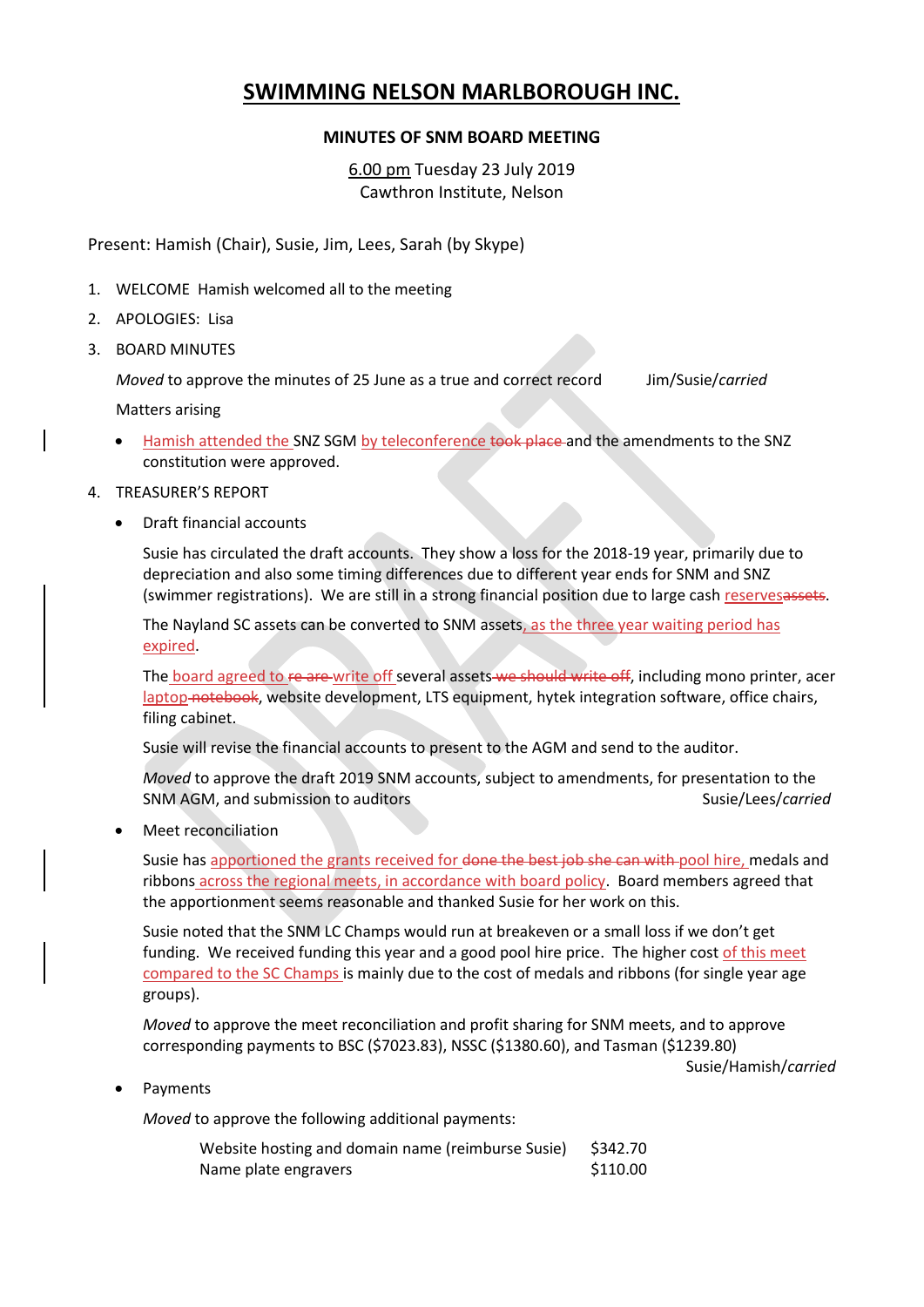## 5. OTHER BUSINESS

• Transition issues

Jim discussed the issues as presented in his notes. Board members commented on the paper and made suggestions for additions. The new Board will make decisions about these issues. Jim will revise the paper to reflect the discussions.

#### *Registrar role*

Option A is the only option available immediately. Lowri McNabb of BSC has offered to take over the website and social media, and host clubs could manage the fliers for the relevant SNM meets. Unallocated tasks – managing the calendar, reporting to Board, registrations etc.

A longer term option is to seek funding for an Administrator role. Sport Tasman has hot desks available. This option would change SNM's status in relation to H&S responsibilities.

#### *Board nominations*

No nominations have been received so far and they are due by 4 August. Nominations cannot be taken at the AGM. Lees to follow up with Dave Hall (re Nelson South) and Tasman (Lisa and Mark). Sarah will follow up with BSC.

#### *Awards Committee*

Hamish happy to stay on the Awards Committee.

#### *Meeting Venue*

Lindie to check whether Sport Tasman would allow SNM to use its meeting rooms for Board and Management Committee meetings and whether they have video conference capability.

• Financial year

The incoming Board should consider whether it is worthwhile changing the balance date to align with the SNZ balance date of 30 June. The decision should be recorded in the Standing Orders.

• Surplus equipment

This equipment is in Stephen Fryer's shed. The semi-automatic timing gear is not working and the provider is no longer in business. This gear should be disposed of.

## *Trophies*

Look at them and decide whether to keep for historical purposes or re-purpose. BSC happy to store them. Does Nayland Pool want them?

*Starter box*

Jim to offer to Nelson South and Waimea.

*Kickboards*

Offer to Murchison SC (Lindie)

*Moved* to authorise Stephen Fryer to dispose of everything except the starter, the trophies and kickboards and that SNM will reimburse any tip fees Jim/Hamish/*carried* 

• Highlights for SNZ